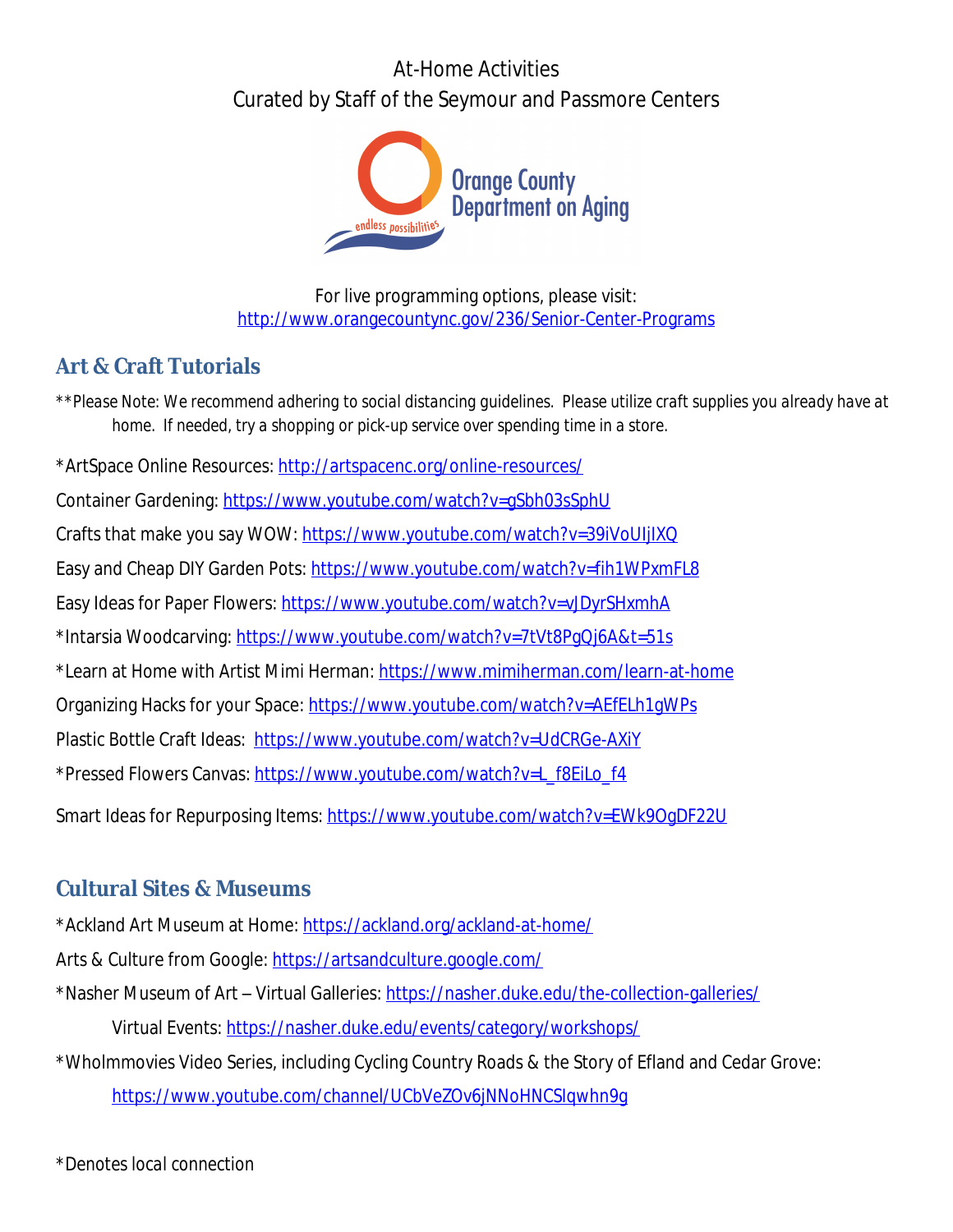### **Virtual Reading, Writing, & Discussion**

\*Chapel Hill Public Library:<https://chapelhillpubliclibrary.org/reading/downloadable-materials/> Open Library: <https://openlibrary.org/>

\*Orange County Public Library Virtual Branch: <https://www.orangecountync.gov/2377/Virtual-Branch>

\*Wednesdays@One Poetry Reading: <https://www.youtube.com/watch?v=HvQmWPy2u7w>

## **Gardening**

*\*\*Please Note: We recommend adhering to social distancing guidelines. Please utilize gardening supplies you already have at home. If needed, try a shopping or pick-up service over spending time in a store.*

10 Container Gardening Tips for Beginners: [https://www.thespruce.com/ten-container-garden-tips-for](https://www.thespruce.com/ten-container-garden-tips-for-beginners-847854)beginners-847854

\*Container Gardening for Beginners:<https://www.youtube.com/watch?v=vfmvg0b4oX4>

- Gardening for Beginnings: Container Gardening: [https://www.gardenersworld.com/how-to/grow](https://www.gardenersworld.com/how-to/grow-plants/gardening-for-beginners-container-gardening/)plants/gardening-for-beginners-container-gardening/
- \*Home Gardening with Sarah P. Duke Gardens: <https://gardens.duke.edu/videos>
- Vegetable Gardening for Beginners: [https://www.thespruce.com/vegetable-container-gardening-for](https://www.thespruce.com/vegetable-container-gardening-for-beginners-848161)beginners-848161

Vegetable Gardening for Beginners: The Basics of Planting and Growing a Vegetable Garden:

<https://www.almanac.com/vegetable-gardening-for-beginners>

### **Hair Care**

11 Colorist-Approved Tips and Tricks to Dyeing your Hair at Home: <https://www.allure.com/story/hair-color-hacks>

Basic Men's Haircut at Home: [https://www.youtube.com/watch?v=zkGr\\_dDIa-0](https://www.youtube.com/watch?v=zkGr_dDIa-0)

How to Color and Touch-up your Roots at Home: <https://www.youtube.com/watch?v=xxHLikluHas>

How to Trim your Own Bangs During COVID-19 Salon Closures: <https://www.youtube.com/watch?v=Z-ReHhiHCVk>

How to Trim your own Hair for Men During Coronavirus: <https://www.youtube.com/watch?v=oaRTOjlyGn8>

The Short Back & Sides – Quarantine Edition: <https://www.youtube.com/watch?v=iaLKHMGbfGg>

# **Learning Opportunities**

Class Central Online Learning: <https://www.classcentral.com/>

*\*Denotes local connection*